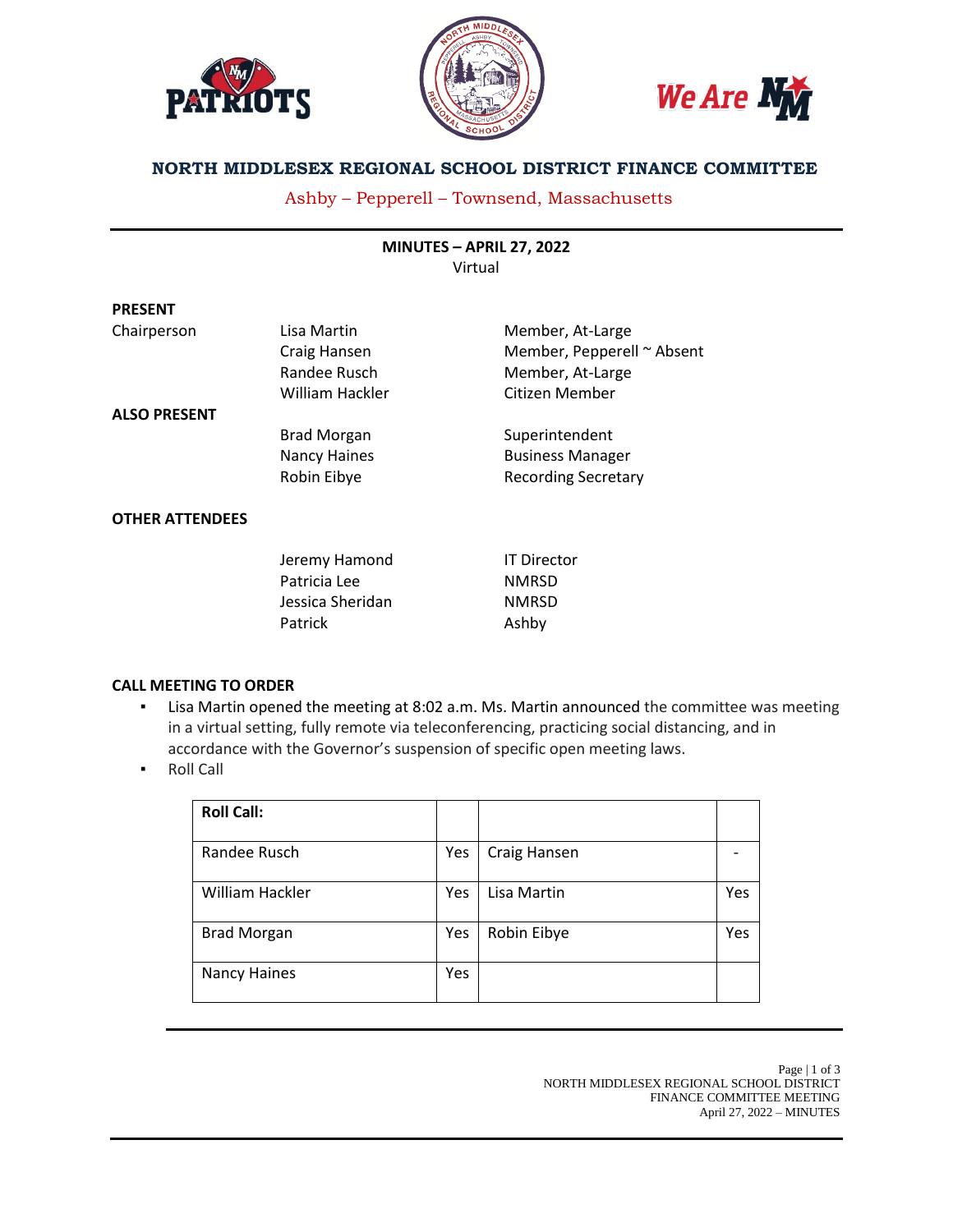#### **MEETING MINUTES APPROVAL**

o The committee agreed to move the minutes to the next meeting.

#### **OLD BUSINESS**

- o FY23 Budget:
	- Brad Morgan and Nancy Haines provided an update to the FY23 Budget.
	- A discussion ensued about the Budget Summit meetings, and that member towns' attendance was sparse. Mr. Morgan said the district had shared its budget with the member towns, but the towns had not shared their proposed budgets until recently
	- Mr. Morgan said the district is still unclear about where the numbers need to be for the budget to pass in all three towns.
	- Mr. Morgan said the district was working on a backup plan
	- Randee Rusch said she had an interesting discussion with Ross Perry. Ms. Rusch said she felt Townsend representatives did not have a good understanding of the school district's budget
	- Ms. Rusch noted 60% of the towns' budgets go to the school district, which is in line and comparable with the state average for regional school districts
	- A discussion ensued about Townsend's \$362,000 deficit and that the town would probably not support the school budget
	- Ms. Rusch said she did not believe Townsend or Ashby would vote to support the proposed budget
	- Lisa Martin said the proposed budget was reasonable, and all towns should support it
	- Ms. Rusch recommended that the School Committee vote to recalculate and lower assessments to member towns if the district's FY23 revenue increases from the Revenue Estimates presented on March 21, 2022.
	- Ms. Haines provided an update on state funding and said she expected the state budget would be approved sometime in July

# **NEXT MEETING**

▪ The committee agreed to meet again on May 5, 2022, at 7:30 a.m.

# **ADJOURNMENT**

At 8:27 a.m., William Hackler motioned, and Randee Rusch seconded the committee vote to adjourn.

| <b>Roll Call Vote:</b> |            |                    |     |
|------------------------|------------|--------------------|-----|
| Randee Rusch           |            | Yes   Craig Hansen |     |
| William Hackler        | <b>Yes</b> | Lisa Martin        | Yes |

Vote: The motion unanimously passed 3/0/0.